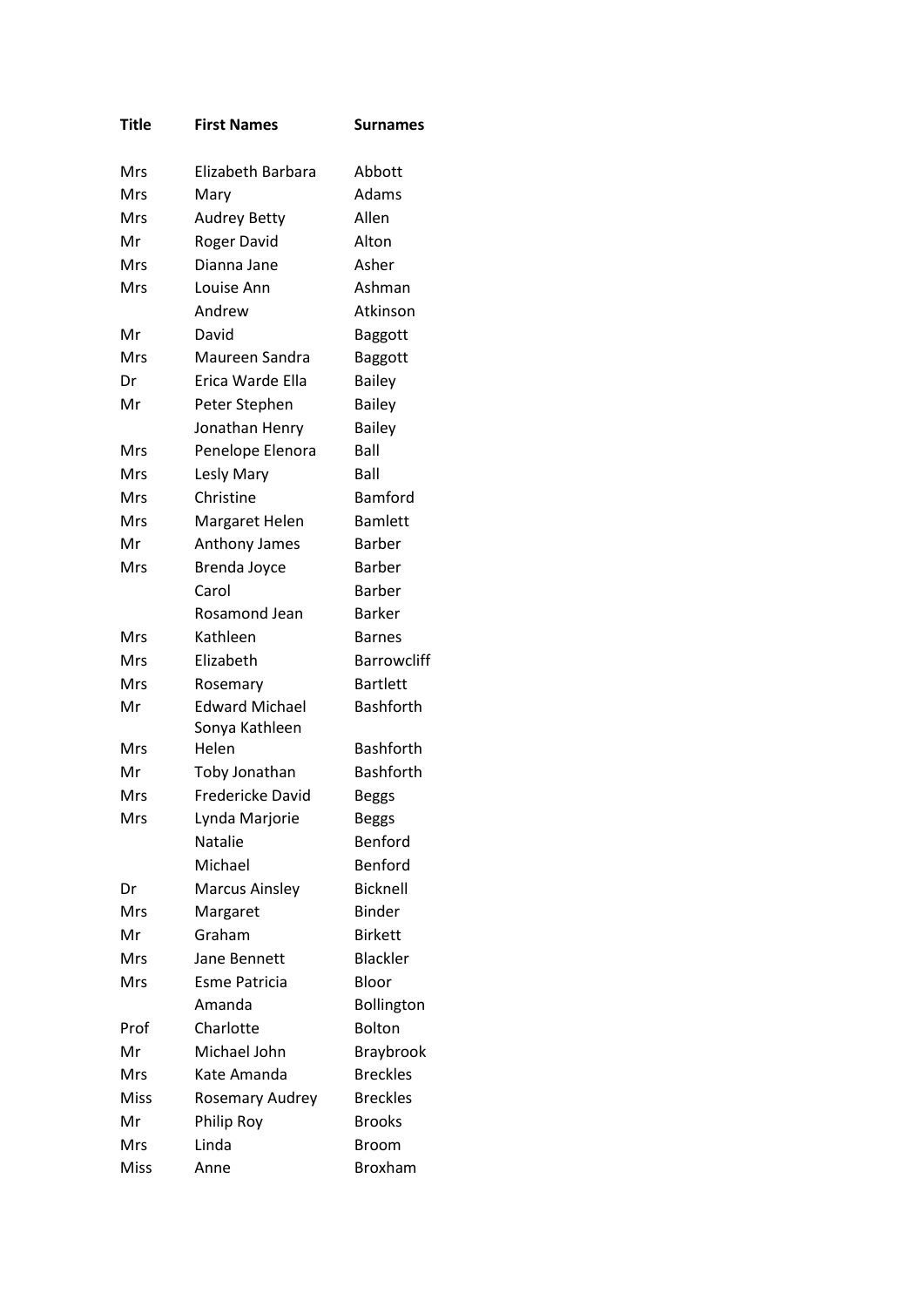| Mrs  | Patricia Helen             | <b>Broxham</b>    |
|------|----------------------------|-------------------|
| Mr   | <b>Ralph Charles</b>       | <b>Buckingham</b> |
| Mrs  | Mary Elizabeth             | <b>Bugden</b>     |
| Dr   | <b>Walter George</b>       | Bugden            |
| Mr   | Anthony Kyle               | <b>Burnet</b>     |
| Mrs  | Janet Deirdre Stacey       | <b>Burnet</b>     |
| Mr   | <b>Richard John Stacey</b> | <b>Burnet</b>     |
| Mrs  | Katie                      | <b>Butcher</b>    |
| Mr   | Lawrence                   | <b>Butcher</b>    |
|      | Andrew                     | <b>Butler</b>     |
|      | Amalia                     | <b>Butler</b>     |
| Mrs  | Julia Lesley               | Carter            |
| Mrs  | Phyllis Eleanor            | Cartlidge         |
| Mrs  | Fay Milner                 | Chakraborty       |
| Mr   | Michael                    | Chamberlain       |
| Mrs  | Vivien Roberta             | Chamberlain       |
| Mrs  | Beryl                      | Chambers          |
| Mrs  | Sheila Margaret            | Chambers          |
| Mrs  | Carol                      | Charmbury         |
| Mrs  | Muriel                     | Clarke            |
| Mrs  | Fiona Alison               | Clinch            |
| Mr   | Colin                      | Cort              |
| Mrs  | Nicola                     | Cort              |
| Mrs  | <b>Christine Frances</b>   | Cripps            |
| Mr   | Michael John               | Dalton            |
| Mrs  | Patricia                   | Denham            |
| Mrs  | Rose                       | Dewinton          |
| Mr   | <b>Brian Geoffrey</b>      | Dinsmore          |
| Mrs  | Karen Elizabeth            | Dinsmore          |
| Mrs  | Wendy Isobel               | Dooley            |
|      | Christine                  | Dornan            |
| Miss | Jacqueline Marion          | Draper            |
| Mr   | <b>Edward Neville</b>      | Duncton           |
| Mrs  | Helen                      | Duncton           |
| Miss | Jennifer Kate              | Eaton             |
| Mrs  | Joan Margaret              | Eaton             |
| Mrs  | Jane Margaret              | Edington          |
| Mr   | <b>Paul Tellet</b>         | Edington          |
| Mrs  | Dorothy Jean               | Farmer            |
| Mrs  | Janet Margaret             | Fisher            |
| Mr   | Gordon                     | Fletcher          |
| Mrs  | Patsy                      | Fletcher          |
|      | <b>Arthur Edward</b>       | Foster            |
| Mrs  | <b>Marion Audrey</b>       | Foster            |
| Mrs  | Dawn Valerie               | Frodsham          |
| Mrs  | Catherine Ann              | Fry               |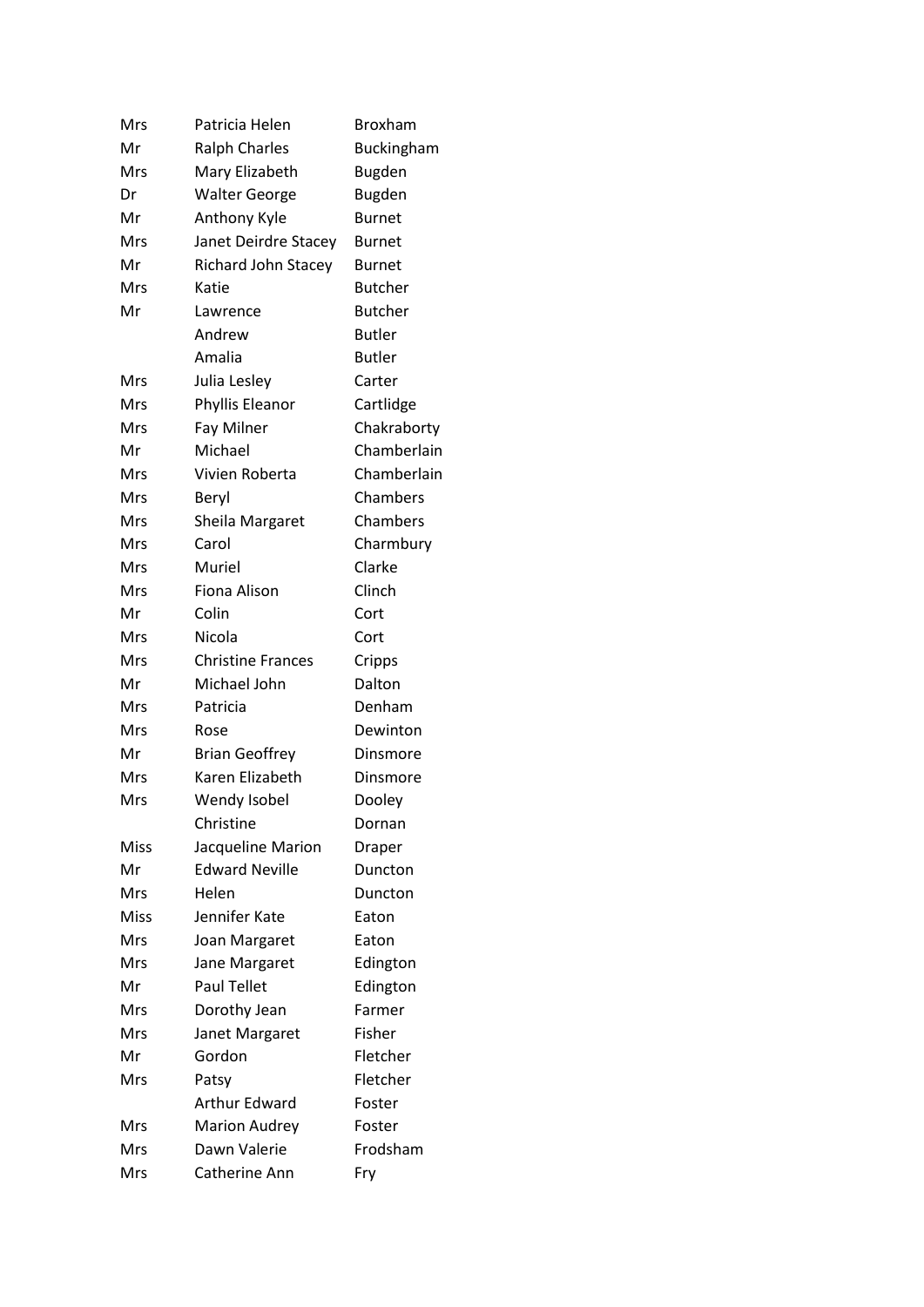| Miss | Gemma               | Fry            |
|------|---------------------|----------------|
| Mrs  | Sylvia Mary         | Garnett        |
|      | Delma               | Gibson         |
| Mrs  | Rosalie             | Giddins        |
| Mrs  | Elaine Julie        | Golding        |
| Mr   | Keith               | Golding        |
| Mrs  | Josephine Ann       | Gorman         |
| Mr   | Kenneth John        | Gorman         |
| Mrs  | Lorna               | Gould          |
|      | Nicholas Victor     | Gould          |
| Mr   | Mark                | Graham         |
| Mrs  | Pearl               | Graham         |
| Mrs  | Catherine           | Green          |
| Mr   | Matthew             | Green          |
| Mr   | David               | Green          |
| Mrs  | Rosemary            | Green          |
| Mrs  | <b>Ruth Ursula</b>  | Green          |
| Mrs  | Rosemary            | Hain           |
| Mrs  | Edna                | Halden         |
| Prof | Ian David           | Hall           |
| Mrs  | Barbara Rena        | Hamilton       |
| Mr   | James               | Hamilton       |
| Mr   | <b>Brian Ernest</b> | Harris         |
| Mr   | Dave                | Harrison       |
| Mrs  | Joyce               | Harrison       |
| Mr   | John Charles Marple | Haslam         |
| Mrs  | Alison              | Hatton         |
| Mrs  | Patricia Ann        | Hatton         |
| Mrs  | Joan Ivy            | <b>Hawkins</b> |
|      | Christopher         | <b>Hicks</b>   |
| Mrs  | Rachel              | Higginson      |
| Mr   | Anthony             | Higginson      |
| Mrs  | Mary                | Hodges         |
| Mr   | Andy                | Holbrook       |
| Mrs  | Kim                 | Holbrook       |
| Mrs  | Louise Ellen        | Holleron       |
| Ms   | Jane Elizabeth      | Honniball      |
| Mrs  | Anita Susan         | Howarth        |
| Mr   | Stephen             | Howarth        |
| Mrs  | <b>Hilary Lucy</b>  | Howes          |
| Mr   | Roger Stanley       | Howes          |
| Mrs  | Eileen              | Hudson         |
| Mr   | Philip James Hugh   | Hudson         |
| Mrs  | Elizabeth           | Hughes         |
|      | Mari Elizabeth      | Hughes         |
| Mrs  | Caroline Elena      | Hull           |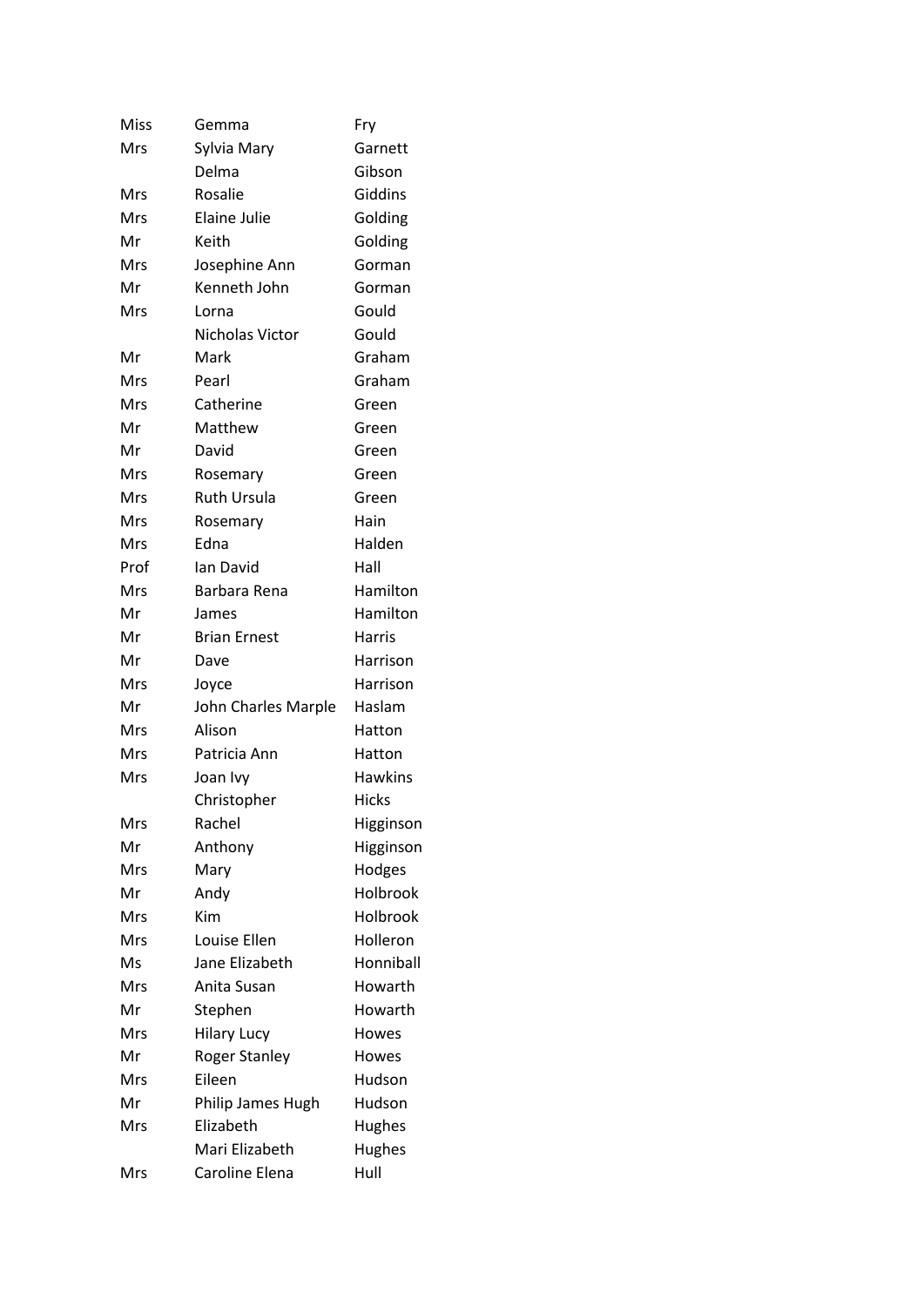| Mrs         | Pamela Diane                       | Humphreys  |
|-------------|------------------------------------|------------|
| Mr          | Peter John                         | Humphreys  |
| Mrs         | Andrea                             | Jaeger     |
| Mrs         | Patricia                           | Jarvis     |
| Mrs         | Sandra                             | Jepson     |
| <b>Miss</b> | Lindy                              | Jones      |
| Mrs         | Lucy                               | Kent       |
| Mr          | Brian John                         | Kingdom    |
| Mrs         | Katherine                          | Lacy       |
| Mr          | Peter                              | Lacy       |
| Mrs         | Elizabeth                          | Lanning    |
| Mr          | Jeremy John                        | Lanning    |
| Mrs         | Dorothy Mary                       | Lawry      |
|             | <b>Muriel Edith</b>                | Linthwaite |
| Mrs         | Jennifer Eileen                    | Lloyd      |
| Mrs         | Anne Frances                       | Lowe       |
| Mrs         | Janice Mary                        | Lucy       |
| Mrs         | <b>Barbara Christine</b>           | Lynes      |
| Mr          | Alan                               | Maltby     |
| Mrs         | Mary Josephine<br>Alex Christopher | Maltby     |
| Mr          | Samuel                             | Marner     |
| Mr          | Clive                              | Marner     |
| <b>Miss</b> | Isabel                             | Marner     |
| Mrs         | Sonal                              | Marner     |
| Mr          | <b>Christopher Paul</b>            | Marshall   |
| Mrs         | Sylvia Grace                       | Marshall   |
| Mr          | David Albert                       | Martin     |
| Mrs         | Susan Elizabeth                    | Martin     |
| Miss        | Joanna Elizabeth                   | Martin     |
| Mr          | John                               | Martin     |
| Mrs         | Pamela Dorothy                     | Martin     |
| Mrs         | Kathleen                           | Mason      |
| Mrs         | Penelopie Diann                    | Matsell    |
| Mrs         | Jean Gresham                       | McClure    |
| Mr          | <b>Ralph Arthur</b>                | McClure    |
| <b>Miss</b> | <b>Madeline Alice</b>              | McHugh     |
| Mrs         | Mary Rowena                        | McHugh     |
| Mrs         | Sheila                             | McLaglen   |
| Mrs         | Alison                             | Mitson     |
| Mrs         | Gillian Barbara                    | Moore      |
| Mr          | Jeffrey Philip                     | Moore      |
| Dr          | Christian                          | Morgner    |
| Mrs         | Denise Margaret                    | Mountford  |
| Dr          | Christine Fiona                    | Muir       |
| Mrs         | <b>Judith Vallis</b>               | Munro      |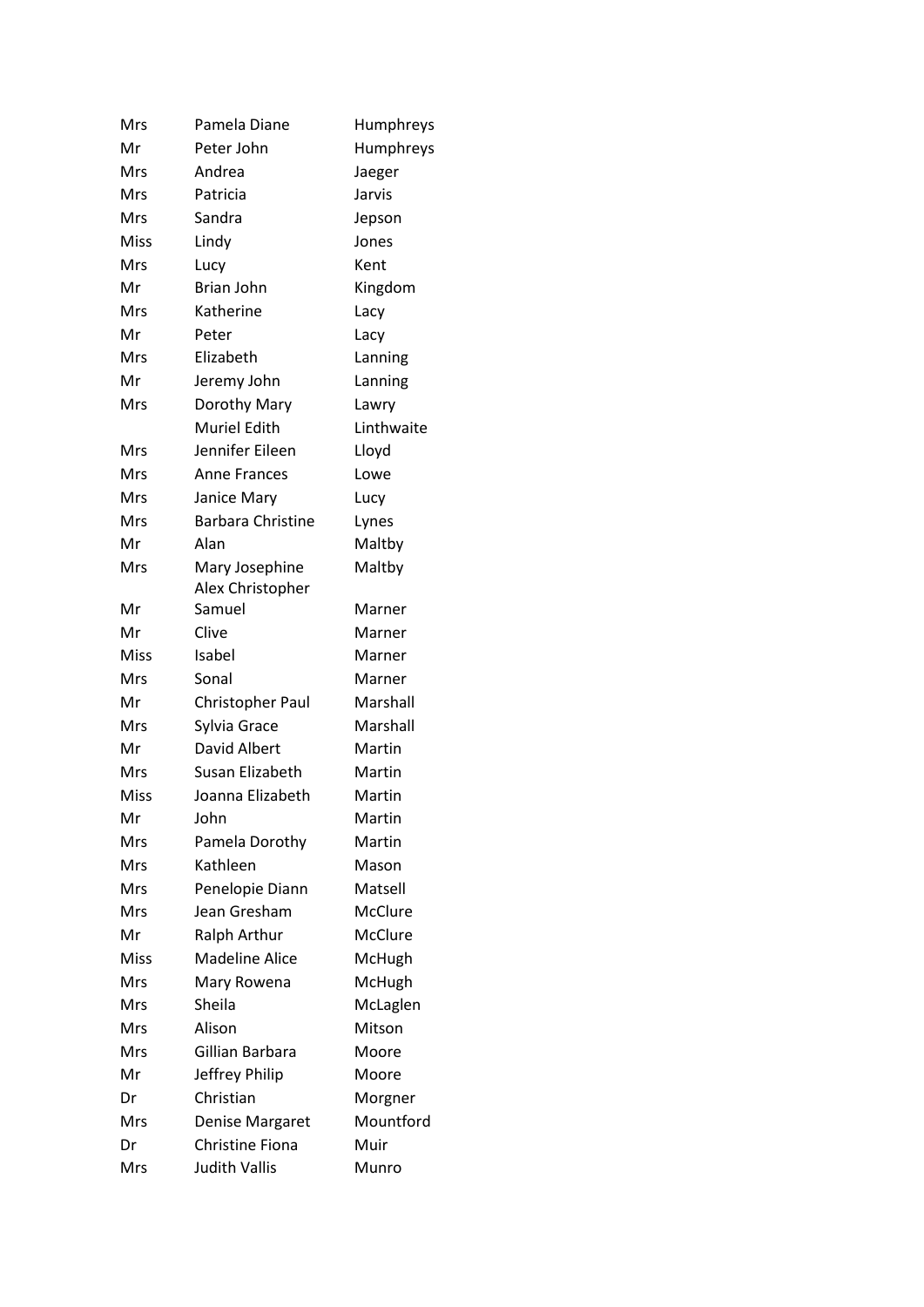| Mr          | Peter                  | Munro         |
|-------------|------------------------|---------------|
| Mrs         | Beryl                  | Myatt         |
| Mr          | Peter James            | Myatt         |
| Mrs         | Jillian                | Newbould      |
| Mr          | Roger Stephen          | Newbould      |
| Mr          | <b>Morris</b>          | <b>Nisbet</b> |
| Mrs         | Elizabeth Anne         | <b>Norris</b> |
| Mr          | Robert James           | <b>Norris</b> |
| Mrs         | Barbara Ann            | <b>Norris</b> |
| <b>Miss</b> | Sarah Elizabeth        | <b>Norris</b> |
| Mr          | <b>Robert Essex</b>    | Oldfield      |
| <b>Mrs</b>  | Patricia Eileen        | Olds          |
| Mrs         | Christine              | O'Neill       |
| <b>Mrs</b>  | Pamela Jane            | Orme          |
| <b>Mrs</b>  | Barbara M.             | Parsons       |
| Mr          | <b>Frederick David</b> | Parsons       |
| Mr          | Norman Eric            | Peck          |
| Mr          | <b>Barrie Everard</b>  | Perkins       |
| Mrs         | Una Anne               | Perkins       |
| Mr          | David George           | Phillips      |
| Mrs         | Maria Teresa           | Phillips      |
| Mrs         | Christine              | Phipps        |
| <b>Miss</b> | Debbie Jane            | Pink          |
| <b>Mrs</b>  | <b>Susanne Mary</b>    | Pott          |
| Mr          | Peter                  | Price         |
| Mrs         | Audrey                 | Prudham       |
| Mr          | Derek                  | Prudham       |
| Mrs         | Joanna                 | Pullen        |
|             | Michael                | Radforth      |
| Mrs         | Madeline               | Ramowski      |
| Ms          | Marlene                | Ramsay-Dawber |
| Dr          | Joanna C.              | Ratan         |
| Mrs         | Dawn Victoria          | Rawden        |
| Mrs         | Colette Marian         | Reynolds      |
| Mr          | Oliver James           | Reynolds      |
| <b>Miss</b> | Helen                  | Robbins       |
| Mrs         | Maxine                 | Robbins       |
| Mrs         | Sarah Evelyn           | Robins        |
| Mrs         | Dorothy                | Robinson      |
| Mr          | David                  | Robinson      |
| Mrs         | Judith                 | Robinson      |
| Mrs         | Margaret               | Rose          |
|             | Keith Michael          |               |
| Mr          | Roderick               | Rossin        |
| Mrs         | <b>Eunice Maud</b>     | Sale          |
| Mrs         | Lesley                 | Sanderson     |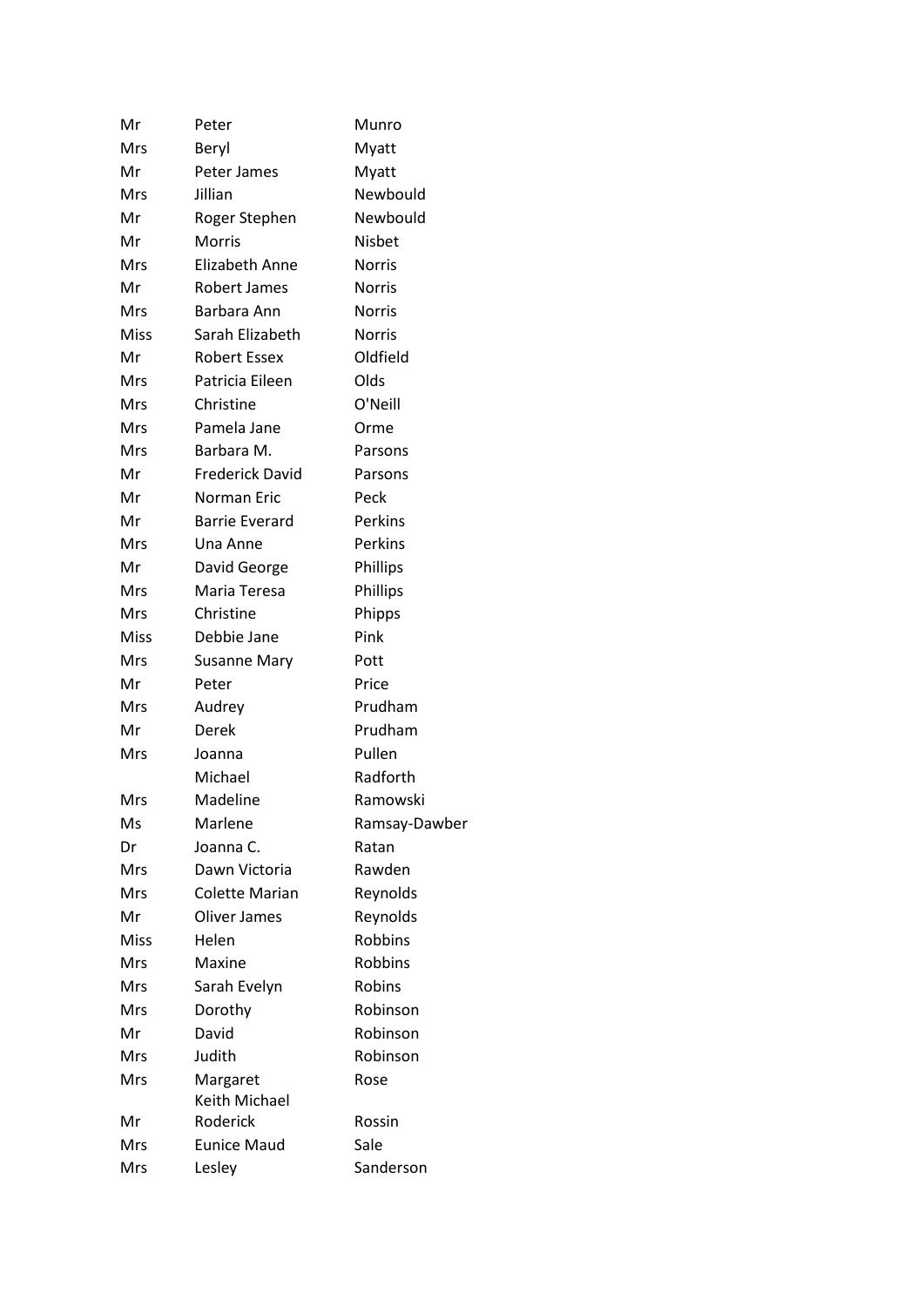| Mr          | David                | Scothern      |
|-------------|----------------------|---------------|
| <b>Miss</b> | Emily                | Scothern      |
| Mrs         | <b>Rosemary Anne</b> | Scothern      |
| Mr          | Isaac                | Scothern      |
| Mrs         | Joan Mary            | Shakespeare   |
| Mrs         | Sallie Anne          | Shingler      |
| Mr          | Colin Alfred         | Shock         |
| Mrs         | <b>June Mark</b>     | Shock         |
| Mr          | Adrian               | Simpson       |
| Mrs         | Lindsaye             | Smalley       |
| Mr          | John Ernest          | Smith         |
| Mrs         | Susan Margaret       | Smith         |
| Miss        | Sally                | Smith         |
| Mrs         | Lisa                 | Smith         |
| Dr          | Michael              | Smith         |
| <b>Miss</b> | Angela Joy           | Smith         |
| Mrs         | Cynthia Eileen       | Southgate     |
| Mr          | Robin Geoffrey       | Southgate     |
| Mr          | John Leslie          | Spriggs       |
| Mrs         | Janine Serena        | Stacey        |
| Mr          | Malcolm John         | Stacey        |
| Mrs         | Mary Catherine       | Stacey        |
| Mrs         | Katherine            | Stephenson    |
| Ms          | Mary                 | <b>Stokes</b> |
| Mr          | <b>Tony Bernard</b>  | Sutton        |
| Mrs         | Valerie Joyce        | Sutton        |
| Mrs         | <b>Wendy Anne</b>    | Sutton-Pryce  |
| Mrs         | Janet                | Taylor        |
| Dr          | Noreen Louise        | Thomas        |
| Mrs         | Elaine Ruth          | Thompson      |
| Mr          | David                | Thompson      |
| <b>Miss</b> | Chloe Rebekah        | Thompson      |
|             | Val                  | Thornhill     |
| Mrs         | Sandra               | Tuffin        |
| Mrs         | Emma Jayne Clare     | Twissell      |
| Mr          | Kevin John           | Twissell      |
| Mrs         | <b>Betty Valerie</b> | Upton         |
| Mrs         | <b>Hilary May</b>    | Vaughan       |
| Mrs         | Hermina Hendrika     | Vine          |
| Mr          | Jeremy               | Walker        |
| Mrs         | Jane Pytches         | Walker        |
| Mr          | David                | Walker        |
| Mrs         | Janet                | Walsh         |
| Mrs         | Alison               | Walsh         |
| Mr          | Hugh                 | Walsh         |
| Mr          | Gerald               | Walter        |